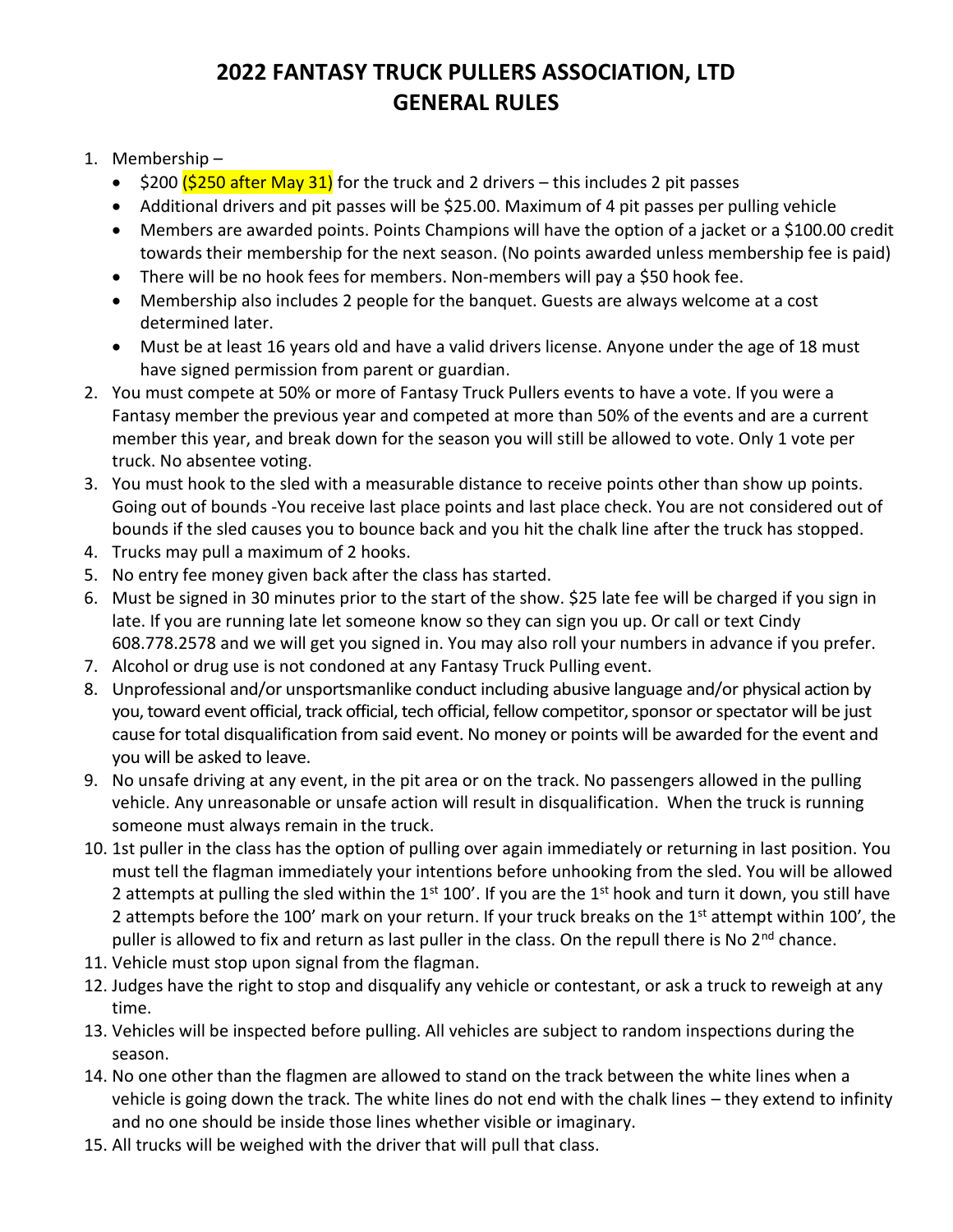- 16. Weight classes are 6000# and 6200# for Super stock 2WD. 6000# and 6200# for Open Stock 4x4 and Super Stock 4x4. Mod 2WD see their rules. Small Block class 5800# & 6000#. Big Block class 6000# & 6200#. Diesel class see their rules.
- 17. Weight that is added to the vehicle for competition must be securely fastened. Any weight falling from the vehicle while chain is hooked will result in disqualification, unless you have the  $1<sup>st</sup>$  puller option.
- 18. Any pulling vehicle leaving the staging area after being weighed and before hooking must reweigh and have there hitch rechecked. Any pulling vehicle turning down the 1<sup>st</sup> hook to rehook later in the class and leaves the staging area must reweight and have there hitch rechecked. After the truck is weighed and more than 200# is moved the truck must reweigh and hitch rechecked. No weight change once you are on the track.
- 19. Working 2 ½# fire extinguisher required in all trucks at all times except the stock class.
- 20. If there is no floor in the box, rear wheels must be covered with a bed liner or tonneau cover.
- 21. Tires may be changed between classes.
- 22. Seat belts required in pulling vehicles and must be worn while pulling.
- 23. Steel bell housing and block saver required with all clutches. Bell housing and block saver must be bolted together around bottom. All adjusting slots and holes to be covered with ¼' steel and securely bolted. Must have safety blanket on automatics.
- 24. No fuel pumps, fuel pressure gauges and or batteries in the cab unless factory.
- 25. All vehicles must have working reverse lights. Vehicle must have provision for neutral or park start only and have a working kill switch.
- 26. Must have harmonic balance covers unless S.F.I. approved except stock class.
- 27. Heavy duty clutches, auto shift kits and high stall converters allowed. Explosion proof flywheels, clutches and scatter shields required. All drive line u-joints are to be enclosed in 360° shield of 5/16" aluminum or ¼" steel. All u-joint covers must be a minimum of 6" wide and a maximum of 2" clearance from the u-joint. Shield should restrain any broken parts. U-joints should not be visible from side, top or bottom. Drive shaft loops required. Loop must be constructed of  $5/16''$  x 1" aluminum or  $\frac{1}{4}$ " x 1" steel and mounted in such a position to contain the drive shaft in case of breakage- except stock class.
- 28. No vertical hooks allowed, must be horizontal (flat). No twisted clevises. All hitches will be checked with a legal Fantasy Truck Pullers stand. Hitches must be ridged in all directions. Must have a 3" wide by 4" long opening for the sled hook.
- 29. No nitrous oxide, alcohol or pressurized fuel allowed. Alcohol allowed in Mod 2wd only. Oxygenated fuel allowed. No performance enhancing additives allowed.
- 30. No chrome molly frames allowed except in Modified 2WD.
- 31. No hemi heads.
- 32. No electronic control traction devices on pulling vehicles.
- 33. If chalk line goes beyond 300' you must stay within the chalk lines. If the  $1<sup>st</sup>$  puller in the class goes out of bounds you may take the rehook. Past 300' without track markings you are not out of bounds. If the sled pushes you out of bounds you are not DQ.
- 34. DOT approved helmets must be worn and strapped in all classes. Fire jacket and fire pants-no shortsgloves are recommended to be worn in all classes. No open toed shoes. If caught not wearing protective fire gear or helmet by flag person while hooked to the sled  $-1<sup>st</sup>$  offense is a verbal warning 2<sup>nd</sup> offense is disqualification.
- 35. Protest procedure- Must be in the same class-protesting party must put up \$50 and have his truck checked also. If found legal the owner of the truck keeps the money. If found illegal the club keeps the money. If pumped and found illegal you do have the option to have your engine tore down to prove its legal. If caught being illegal you will lose your points and money for that event. Caught a 2<sup>nd</sup> time you will lose points and money and be banned from the next 2 pulls. A 3<sup>rd</sup> time will result in being banned for a year. Being illegal is anything that is a performance violation.
- 36. Rules will stay the same for 1 year.